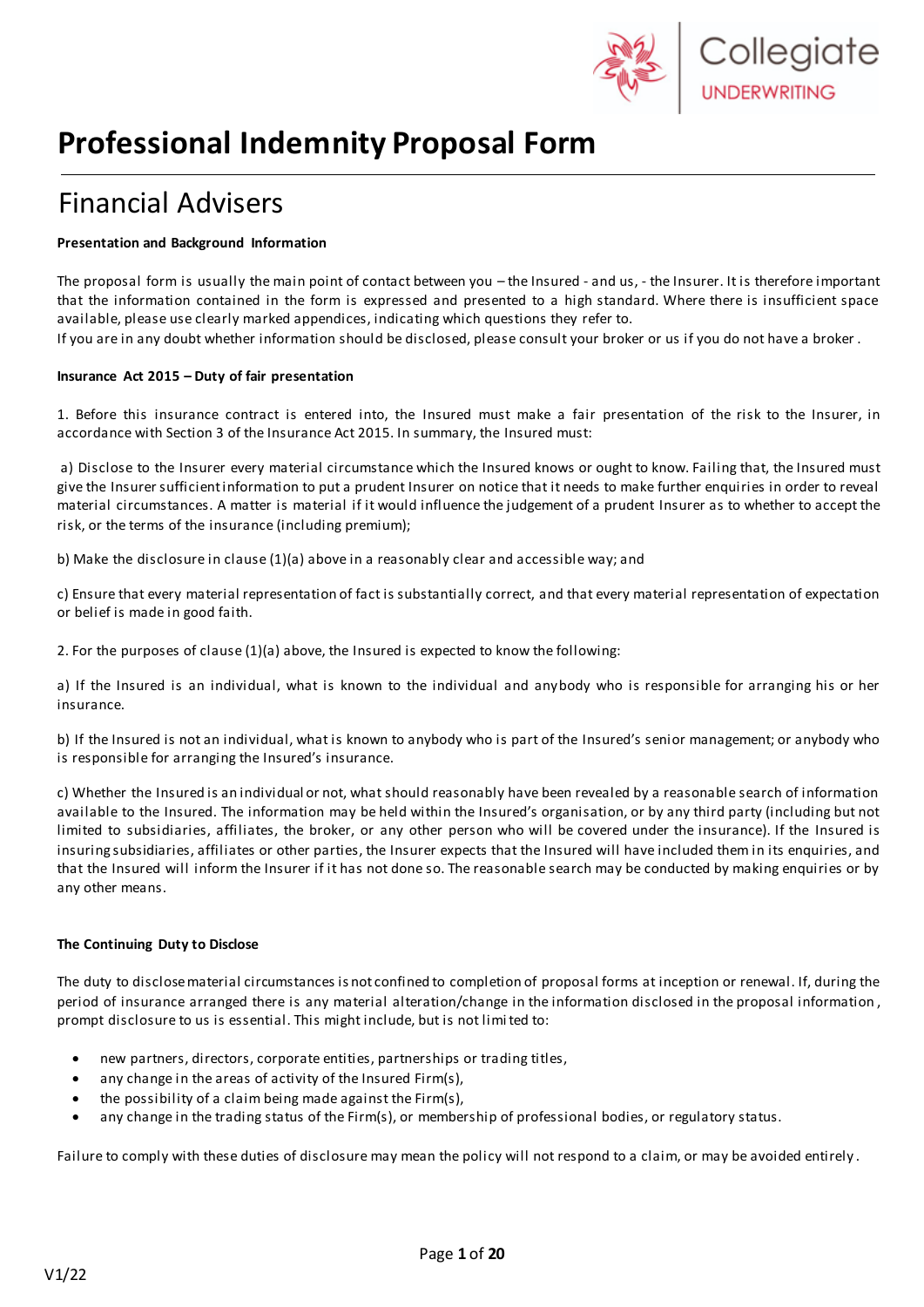

#### **Section A – Proposing Business or Company requiring cover**

1. Starting with the main practice please enter below the full names of any company orbusiness requiring coverthat are currently trading. If applicable, please also list any other trading styles.

#### **Coverwill only be considered forthose entities disclosed inSectionAof the Proposal Form**

| Name | Establishment date |
|------|--------------------|
|      |                    |
|      |                    |
|      |                    |
|      |                    |
|      |                    |
|      |                    |
|      |                    |
|      |                    |

**Please note that we will only consider cover for activities conducted after the establishment date of the entities disclosed on this proposal form. Where the proposal form contains a question that asks whether advice or services have ever been provided the information is required from this date onwards in respect of all entities requiring cover**.

2. If the proposing company or business is acting as an Appointed Representative of a directly regulated firm or network please provide the name of the principal firm.

#### 3. Contact Details

| Main Office      |  |
|------------------|--|
| Address          |  |
|                  |  |
|                  |  |
|                  |  |
|                  |  |
|                  |  |
| Telephone number |  |
| Email            |  |
| Website          |  |

#### 4. Firm information

FCA Number **Date authorized (dd/mm/yy)**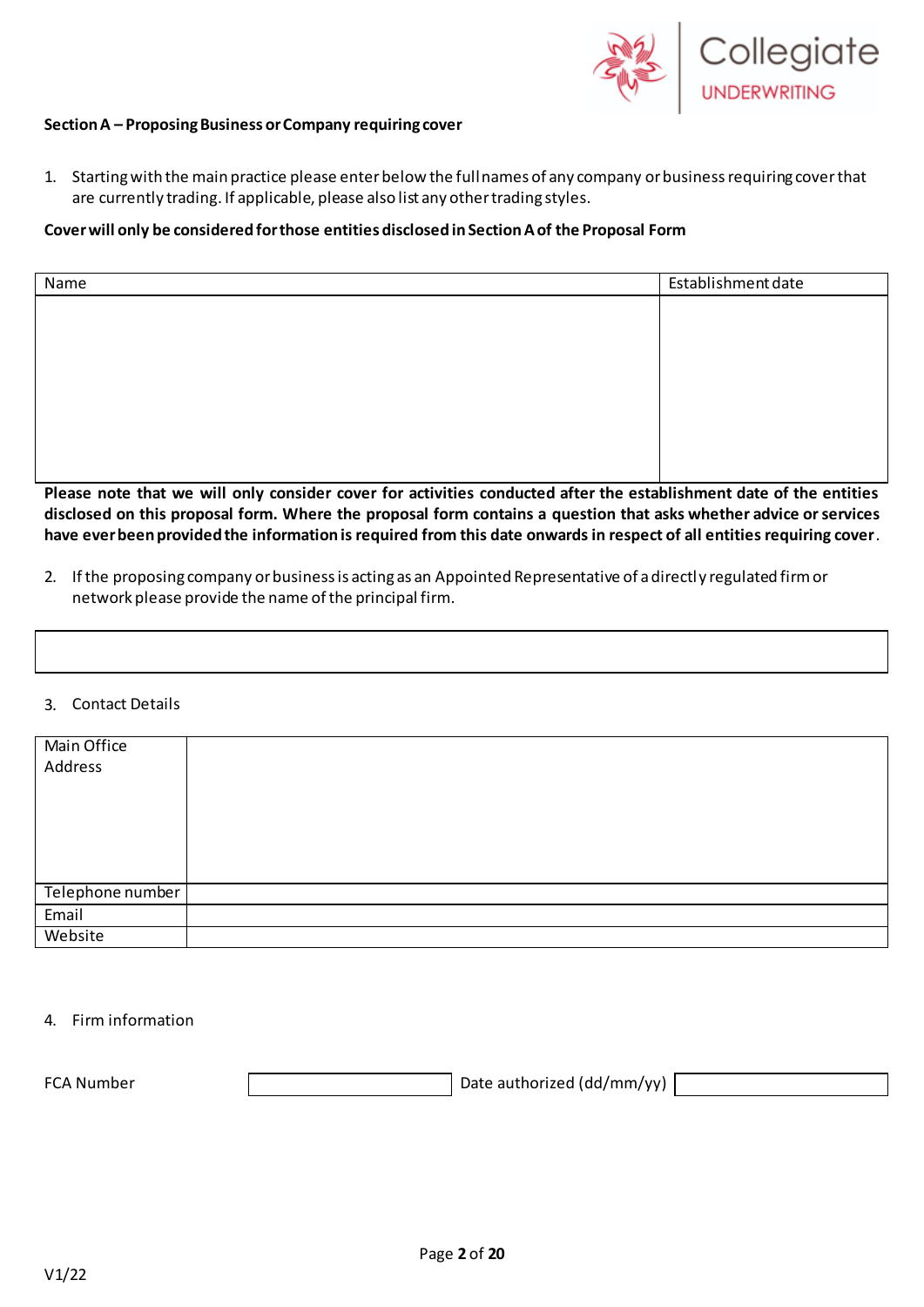

5. Please state the names of any past company or business including predecessors in business for which run-off cover is required:

| Name |      | Period of trading |  |
|------|------|-------------------|--|
|      | From | To                |  |
|      |      |                   |  |
|      |      |                   |  |
|      |      |                   |  |
|      |      |                   |  |
|      |      |                   |  |
|      |      |                   |  |

- 6. Please tick the box to confirm that none of entities disclosed in Section A are limited companies  $\Box$ that have been wound up or have no assets. If this is not the case, please provide full details.
- 7. Please provide the following details in respect of any current or past Appointed Representatives for which cover is required:

| Name | Location | Appointed | Terminated | Turnover |
|------|----------|-----------|------------|----------|
|      |          |           |            |          |
|      |          |           |            |          |
|      |          |           |            |          |
|      |          |           |            |          |
|      |          |           |            |          |
|      |          |           |            |          |
|      |          |           |            |          |
|      |          |           |            |          |

**Cover will only be provided for the activities of Appointed Representatives of the Insured if details are provided above and they are named on the policy schedule**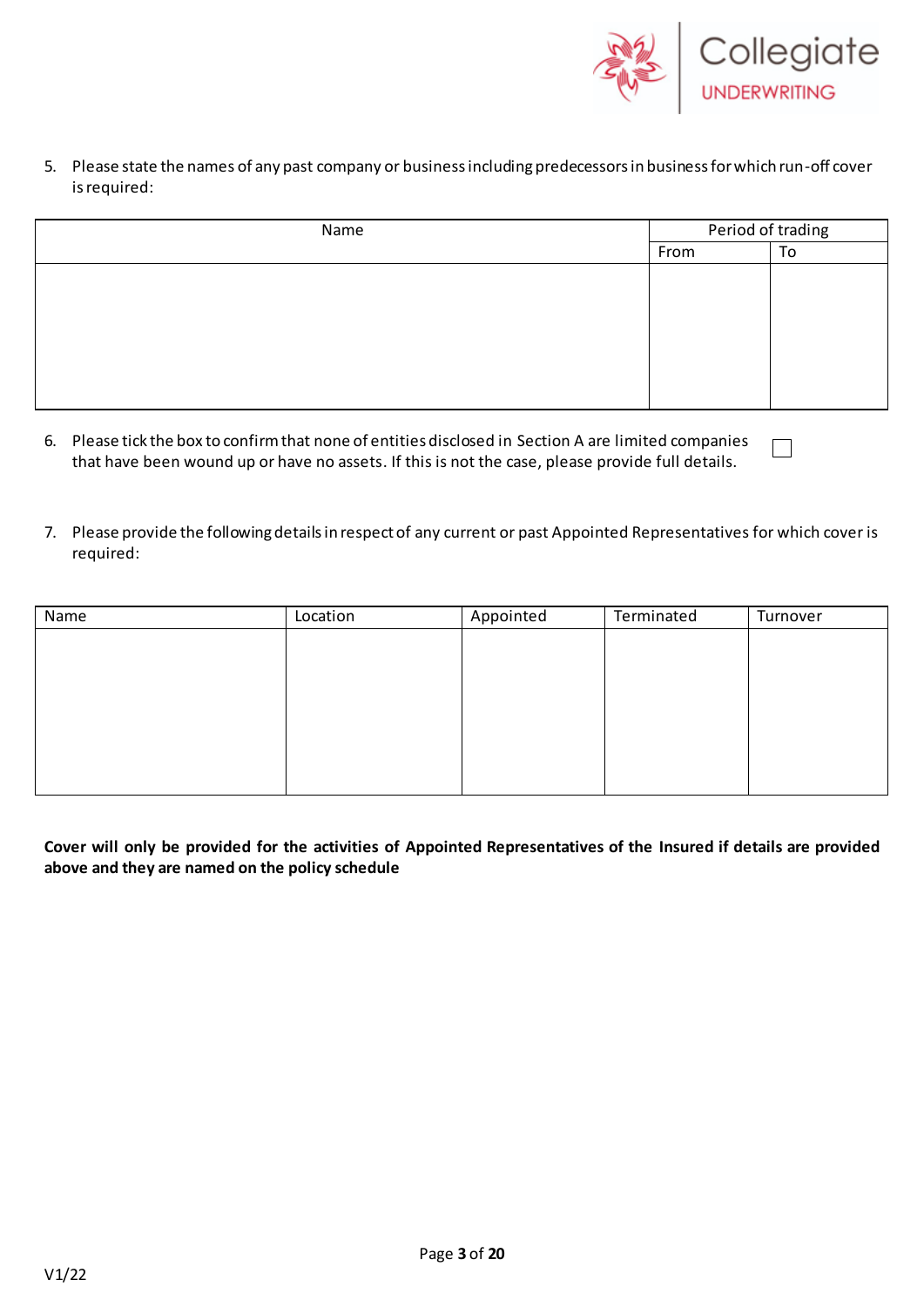

### **SECTION B - Principals, Advisers and Staff**

1. Please provide the following details of all directors, partners and principals:

| Name | Age | Qualifications | Experience |
|------|-----|----------------|------------|
|      |     |                |            |
|      |     |                |            |
|      |     |                |            |
|      |     |                |            |
|      |     |                |            |
|      |     |                |            |
|      |     |                |            |
|      |     |                |            |

2. Please provide details of the number of staff, other than the directors, partners orprincipals named in Question 1 above, in the following categories:

| Employed registered individuals              |  |
|----------------------------------------------|--|
| Self-employed registered individuals         |  |
| Unregistered mortgage or protection advisers |  |
| Paraplanners and other technical staff       |  |
| Administrative staff                         |  |

3. Please provide the number of individuals that have joined or left the business or company during the last 12 months in the following categories:

|                                              | Leavers | Joiners |
|----------------------------------------------|---------|---------|
| Employed registered individuals              |         |         |
| Self-employed registered individuals         |         |         |
| Unregistered mortgage or protection advisers |         |         |
| Paraplanners and other technical staff       |         |         |
| Administrative staff                         |         |         |

- 4. Please advise whether any Proposing Entities or any director, partner or principal, employee or any other individual for whom cover is required under this policy has any financial interest in any platform, wrap or product provider or whether any other potential conflicts of interest exist? If yes, please provide details.
- 5. Please advise whether any director, partneror principal, employee or any other individual for whom cover is required under this policy has been a director or partner or principal of a company that has been wound up, ceased to trade, has no assets, or has been subject to regulatory enforcement action. If yes, please provide details.
- 6. Please confirm that all retail investment advisers hold a Statement of Professional Standing (SPS). If not, please provide further details.

| ا ع د | ١O |
|-------|----|
|       |    |

| $\mathsf{a}$ | O |
|--------------|---|
|              |   |

| ρς | O |
|----|---|
|    |   |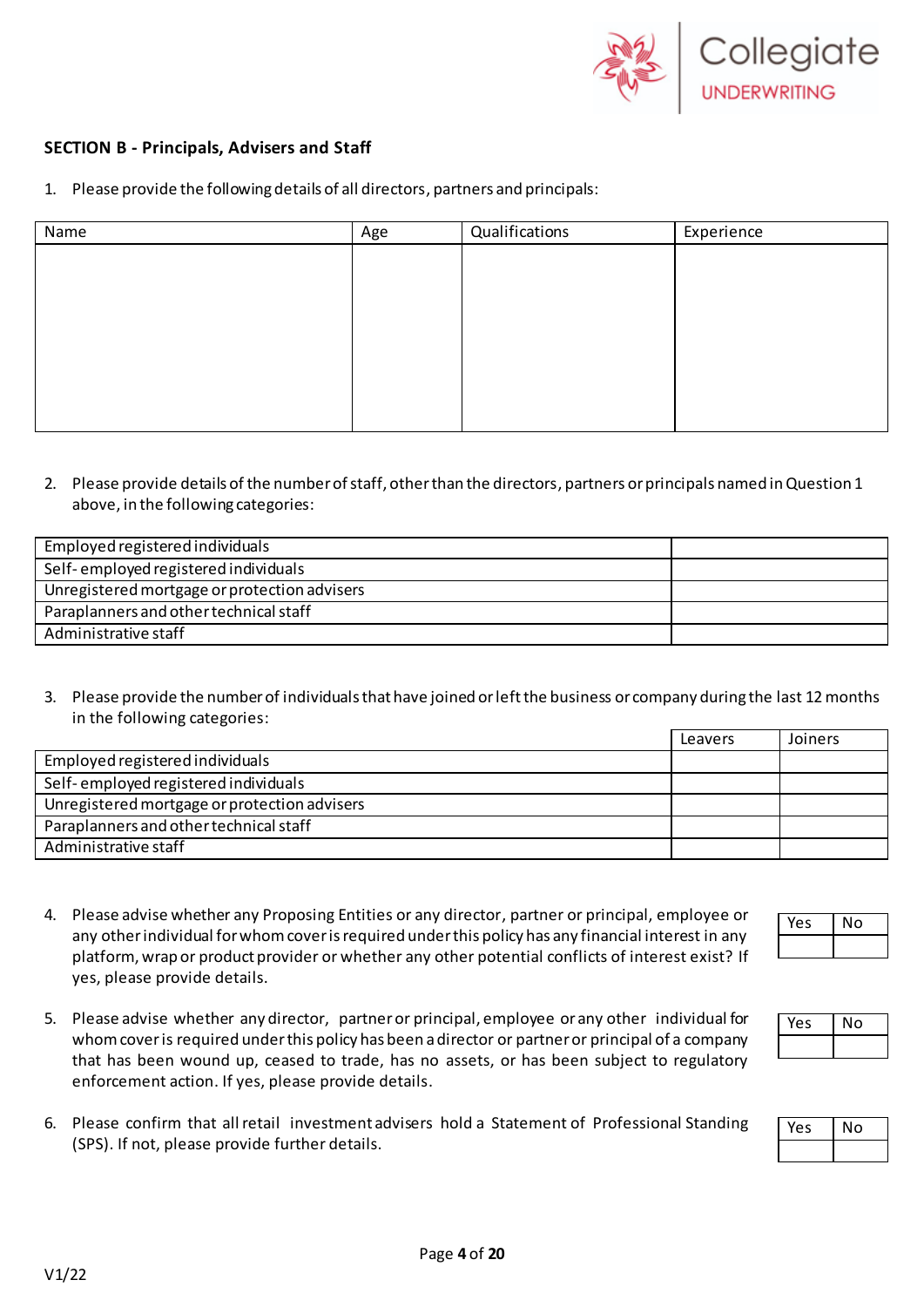

### **SECTION C – Compliance & Regulation**

1. Please provide details of how yourCompliance Function is managed. If outsourced to a specialist provider then please provide the name of that provider and details of how that outsourced function is managed:

- 2. What proportion of new business files are checked before the recommendations are presented to your clients
- 3. What proportion of new business files are checked after any recommendations are presented to clients?
- 4. Staff
	- a) How many staff work remotely and on what basis i.e. permanent home workers/hybrid model?

b) How are staff that work remotely supervised?

5. Were all staff working remotely subject to a compliance audit in the last 12 months?

| ٠, |
|----|
|    |

%

%

| If any issues were identified has an appropriate action plan been put in place to address these? |  |
|--------------------------------------------------------------------------------------------------|--|
| Please provide details:                                                                          |  |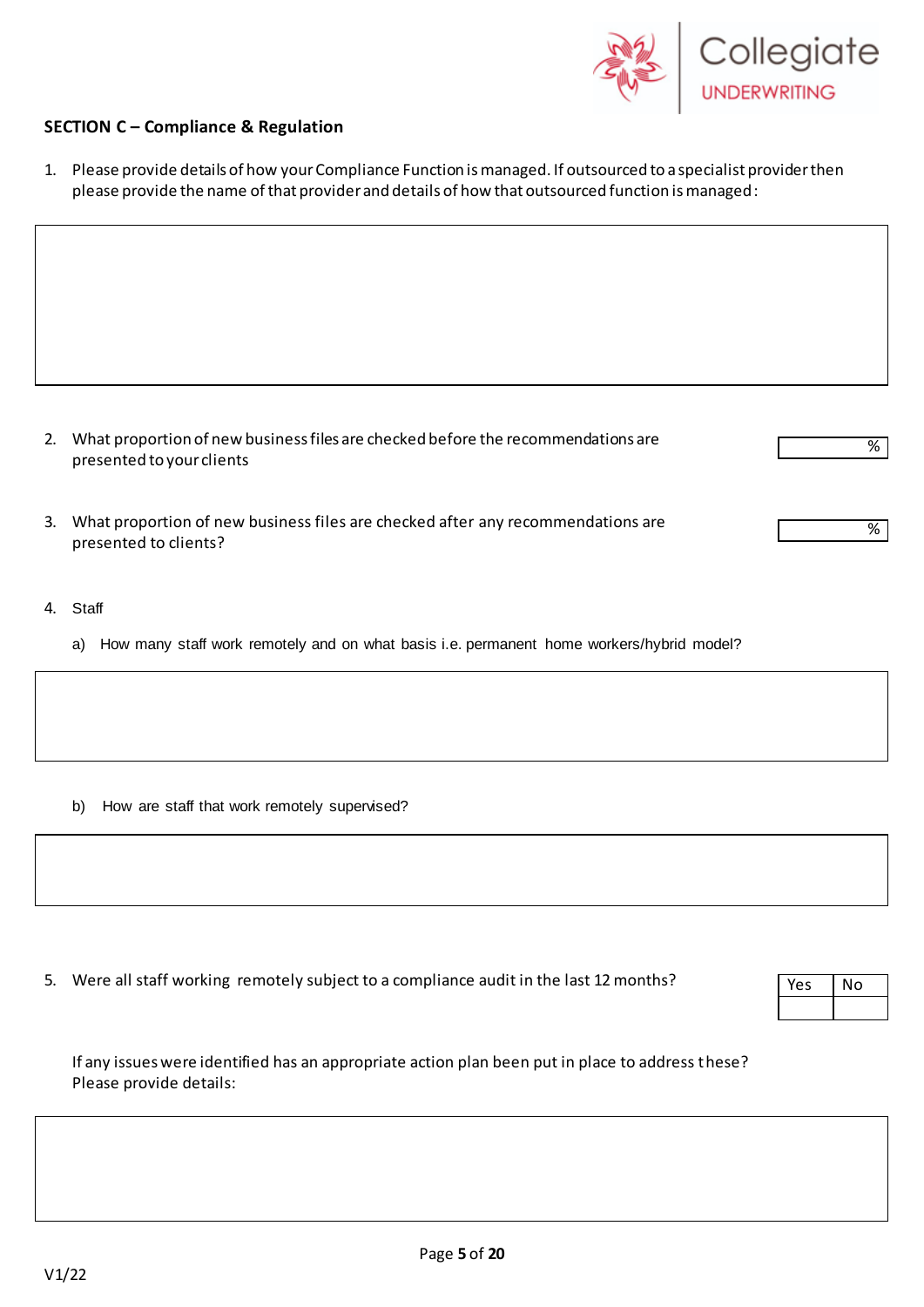

- 6. Have any Proposing Entities received a data request from a Regulator or have received, or are on notice of, a visit from a Regulator? If yes, please provide full details.
- 7. Do any of the Proposing Entities offer restricted advice?

Yes No

If yes please provide details below:

8. Please provide details below of any complaints or claims ever made against any of the Proposing Entities listed in section A of this proposal form, and any circumstances or other notifications ever made on any professional indemnity insurance policy.

| Summary | Amount Paid                                                        |
|---------|--------------------------------------------------------------------|
|         |                                                                    |
|         |                                                                    |
|         |                                                                    |
|         |                                                                    |
|         |                                                                    |
|         |                                                                    |
|         |                                                                    |
|         |                                                                    |
|         |                                                                    |
|         |                                                                    |
|         |                                                                    |
|         |                                                                    |
|         | (including transaction amount and whether claim is open or closed) |

9. Are any of the Proposing Entities aware, after making appropriate enquires with all principals, employees, self-employed persons and appointed representatives, of any claims or circumstances which may give rise to claims which have not already been notified in writing to Insurers?

10. Have any Proposing Entities sustained any loss during the past ten years as a result of the fraud



Yes No

| Ά | ٩O |
|---|----|
|   |    |

or dishonesty of any director, partner, principal, employee orself-employed person? 11. Have any applications for insurance on behalf of any Proposing Entities or any of the present directors, partners, principals or, to the knowledge of the proposing entity, on behalf of their

predecessors in business ever been declined or has any such insurance ever been cancelled or

renewal refused?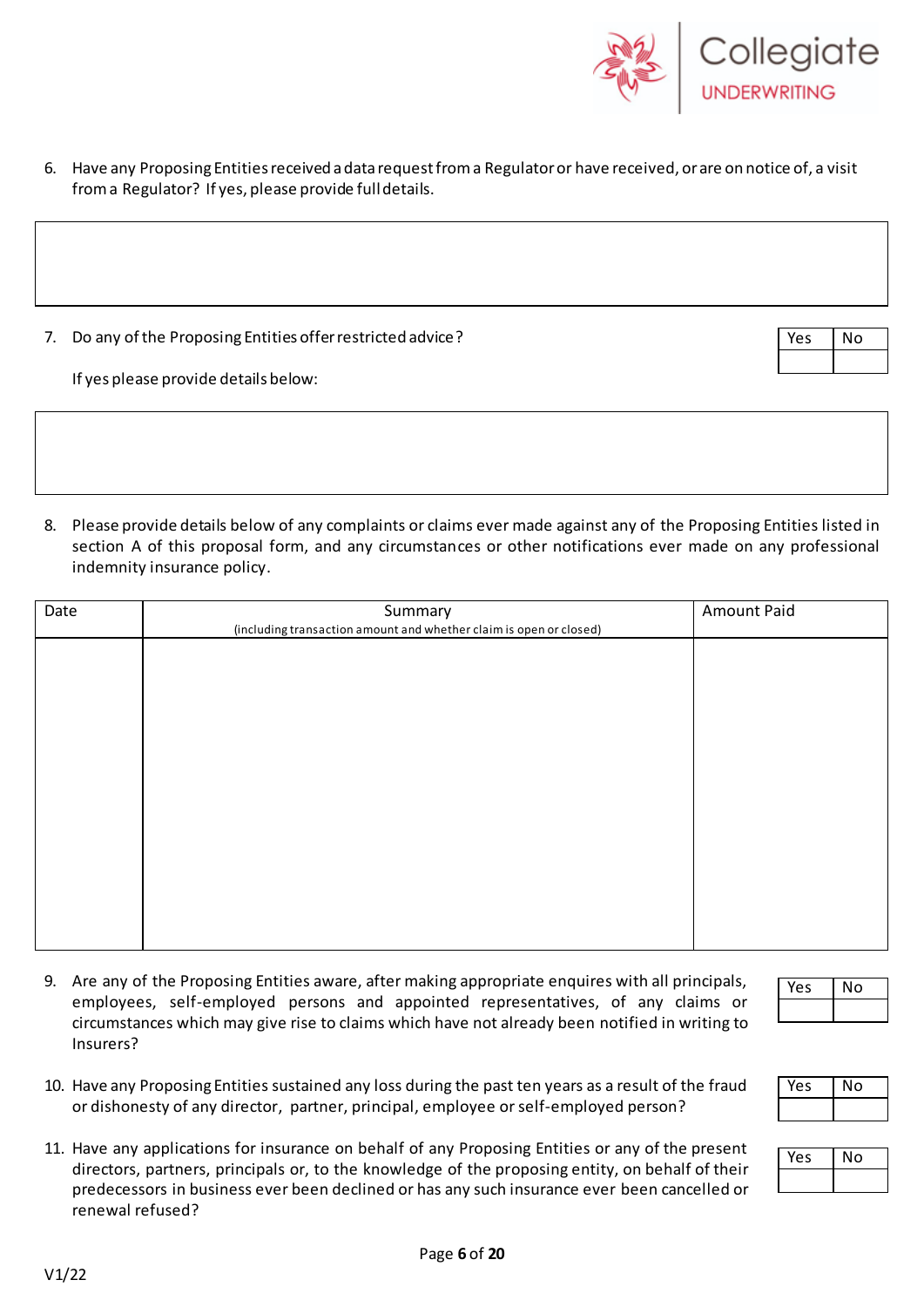

## 12. Current Insurance Arrangements

| Insurer | Renewal Date<br>(If applicable) | Premium | Excess | Limit of Indemnity |
|---------|---------------------------------|---------|--------|--------------------|
|         |                                 |         |        |                    |
|         |                                 |         |        |                    |
|         |                                 |         |        |                    |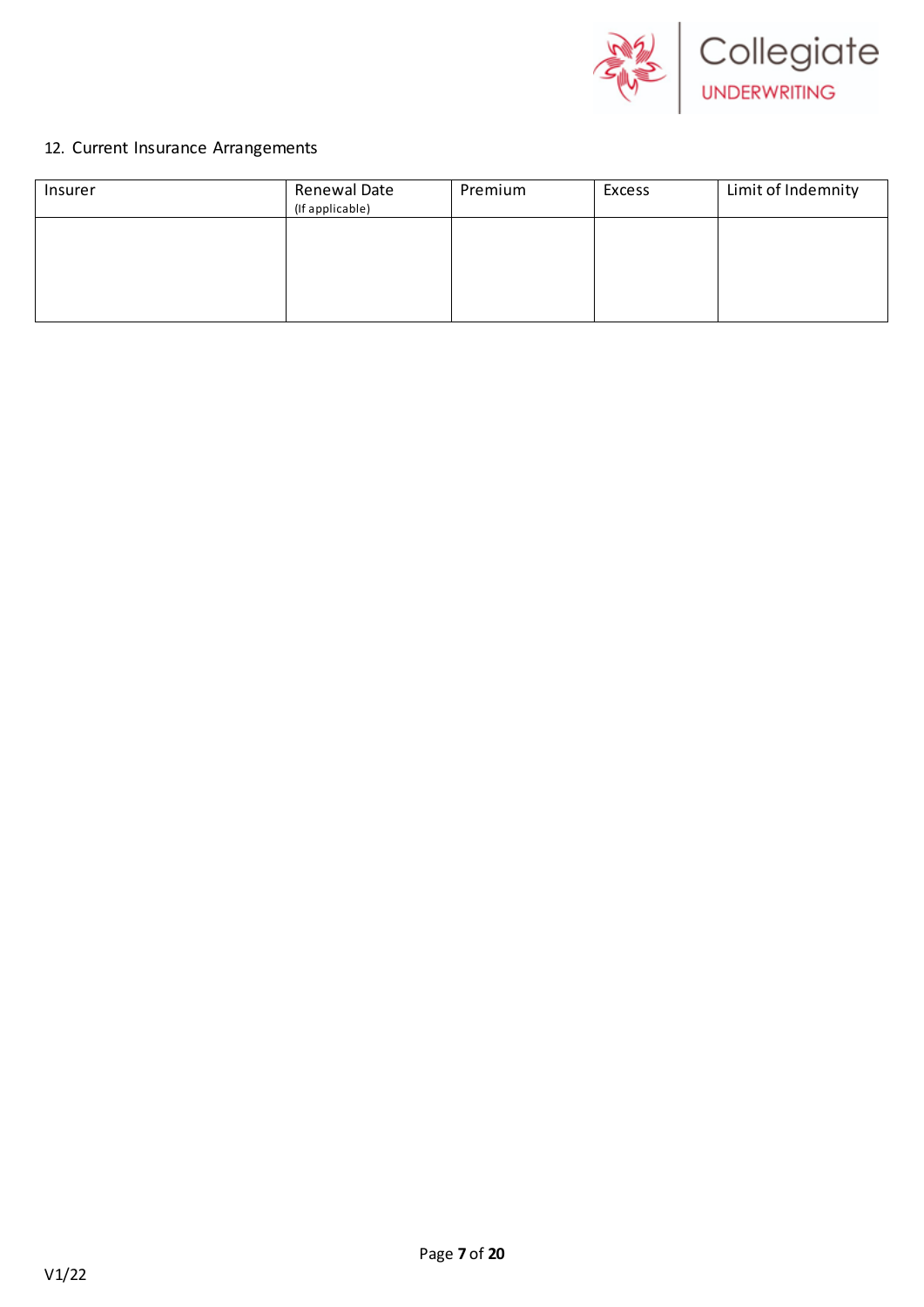

#### **SECTION D - Income**

1. Please confirm the date of your last financial year end prior to the policy inception date.

£

2. Please advise for the financial year-end identified in Question 1 above and the previous 4 financial years (where applicable), the total gross income of all Proposing Entities generated by all principals, employees, self-employed persons and appointed representatives.

| Last Complete Financial Year   |  |
|--------------------------------|--|
| <b>Previous Financial Year</b> |  |
| Previous Financial Year        |  |
| Previous Financial Year        |  |
| <b>Previous Financial Year</b> |  |

- 3. Please estimate for the current financial year the total gross brokerage, commission or fee income that all Proposing Entities currently trading expect to achieve.
- 4. Please indicate the percentage of gross income for the last complete financial year, as disclosed in Question 1 above, derived from the following categories.

|                                      | Corporate |      | Private |
|--------------------------------------|-----------|------|---------|
| <b>Pensions</b>                      |           | $\%$ | $\%$    |
| Investment                           |           | $\%$ | $\%$    |
| Non-investment Life & Protection     |           | $\%$ | %       |
| General Insurance                    |           | $\%$ | $\%$    |
| Mortgage                             |           | $\%$ | %       |
| Other (please provide details below) |           | $\%$ | $\%$    |
|                                      |           |      |         |
|                                      |           |      |         |
|                                      |           |      |         |
|                                      |           |      |         |
|                                      |           |      |         |
|                                      |           |      |         |
|                                      |           |      |         |
|                                      |           |      |         |
|                                      |           |      |         |
| <b>Grand Total</b>                   |           |      |         |
|                                      |           | 100% | 100%    |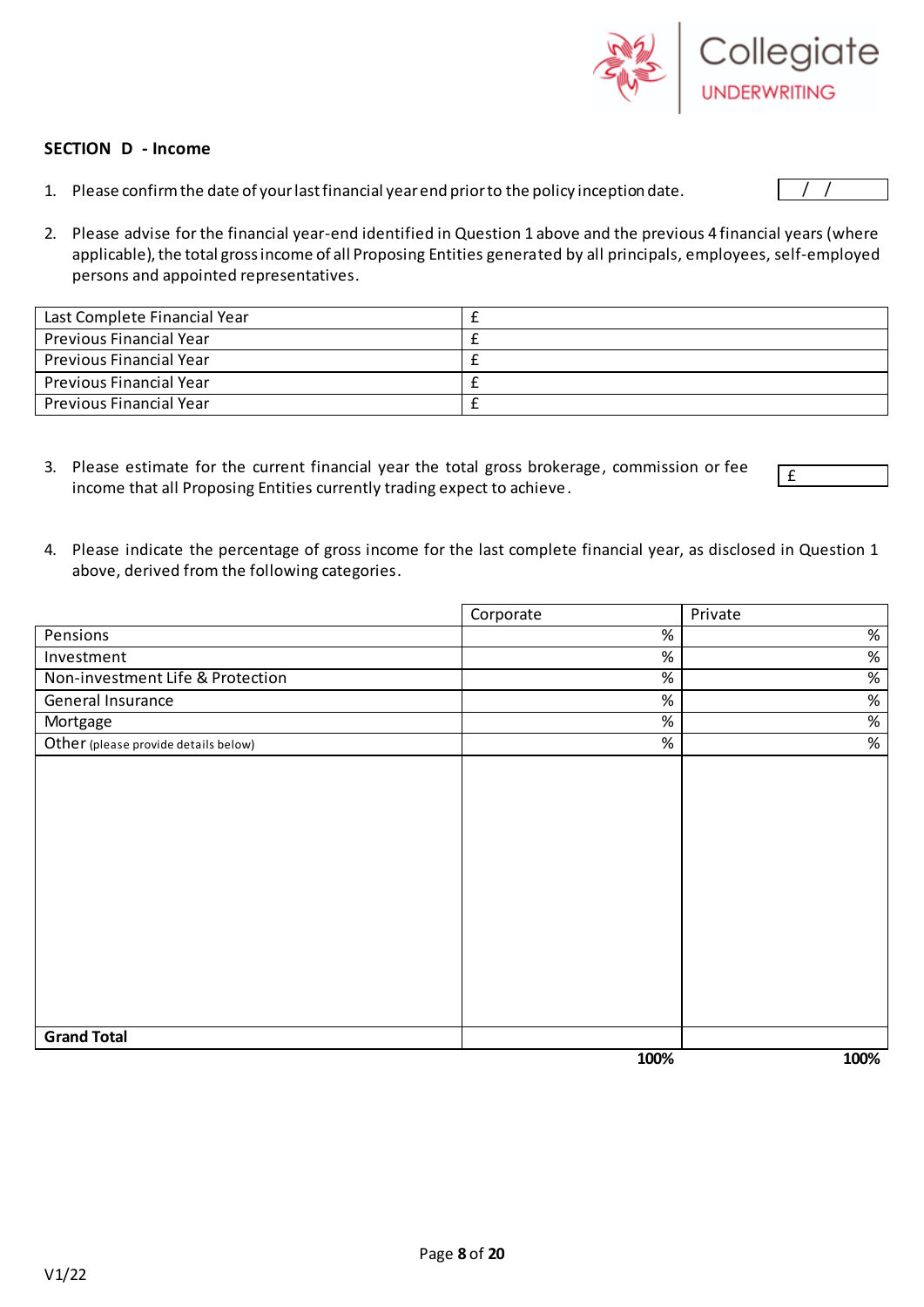

#### **Section E – Pensions & Investments**

1. Please indicate the number of single premium or annual investments made in the last financial year where the sum invested was;

**(please include annual or new investments into pensions but not Pension Transfers, Pension Switches, investment fund switches or BED/ISA switches)**

| Less than £25,000                                   |  |
|-----------------------------------------------------|--|
| Equal to or more than £25000 but less than £100,000 |  |
| Equal to or more than £100,000                      |  |

2. Please indicate the number of investments disclosed in Question 1 above that are categorised as **Replacement Business**. For the avoidance of doubt "replacement business" means the surrender or encashment (full or partial) of any existing investment of any description with the intention of re- investing the proceeds in any other investment.

| Less than £25,000                                   |  |
|-----------------------------------------------------|--|
| Equal to or more than £25000 but less than £100,000 |  |
| Equal to or more than £100,000                      |  |

3. In respect of ongoing investment advice, please indicate the number of investment portfolios advised on in the following ranges:

| Less than £100,000                                    |  |
|-------------------------------------------------------|--|
| Equal to or more than £100,000 but less than £250,000 |  |
| Equal to or more than £250,000 but less than £500,000 |  |
| More than £500,000                                    |  |

4. In terms of total client funds currently under management, please provide the top 3 investment funds:

| Investment fund | Total client funds invested | Number of investments |
|-----------------|-----------------------------|-----------------------|
|                 |                             |                       |
|                 |                             |                       |
|                 |                             |                       |

5. The regulator has previously identified a key failure in advice as over concentration of investment in a single product or product type or asset class resulting in increased risk due to the lack of diversification. Please provide specific details of the limits imposed on investment in a client's investment portfolio, the circumstances these limits may be exceeded and any other steps taken in order to minimise risk by diversifying investment portfolio. Continue on an additional sheet if required.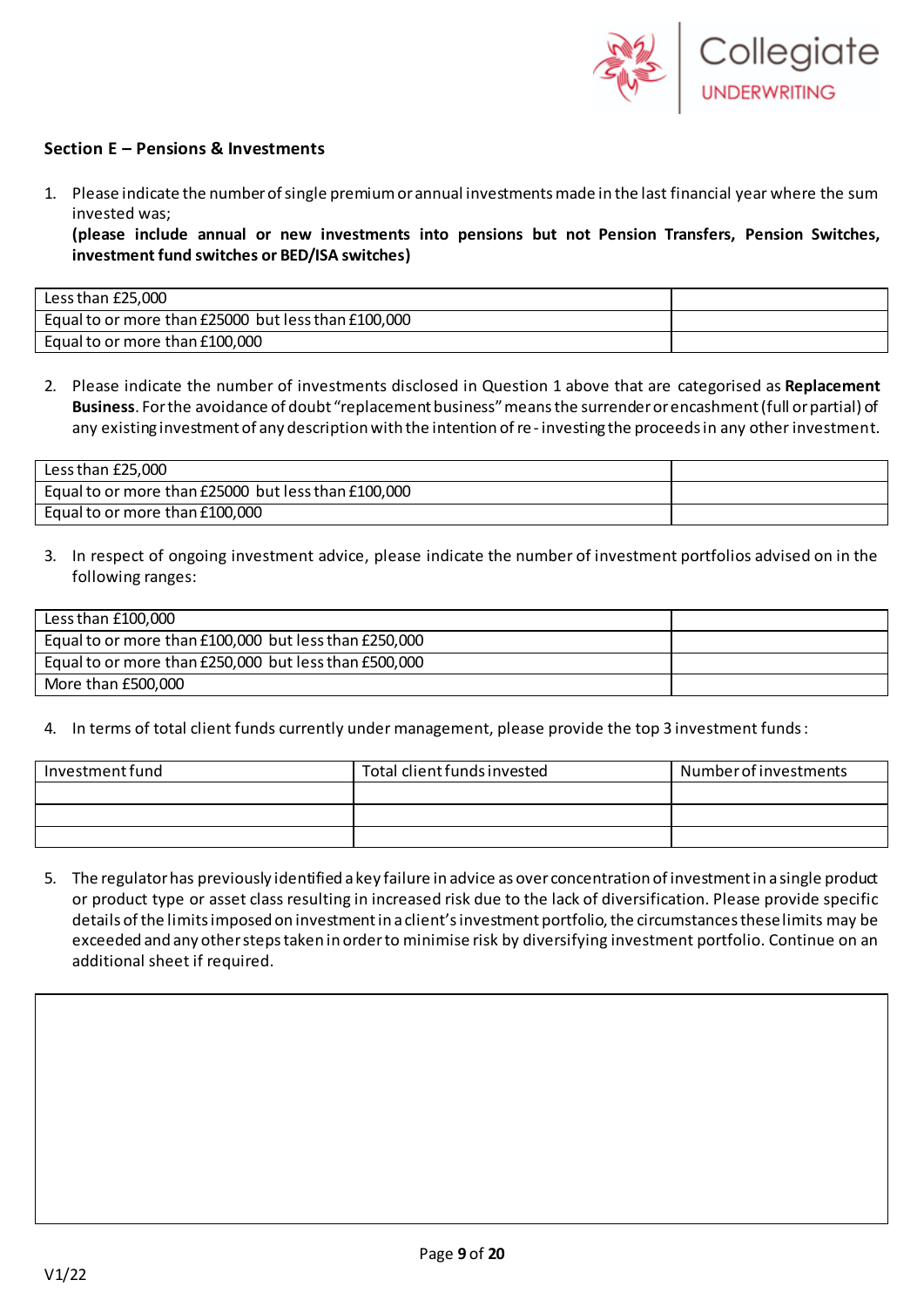V1/22

- 6. Have any Proposing Entities ever recommended that a client borrow in order to invest ?
- 7. If one of your clients requires access to funds held within an investment bond please confirm that the client is provided with a written chargeable event calculation prior to any surrender (partial or full).
- 8. When email instructions are received to encash any investment, is the client contacted in order to ensure the email supplying the account details for the proceeds is genuine and not from a hacked email account? Please provide details below if necessary
- 9. Has any advice or services been provided with regards to any investment that has had new investment and or redemptions suspended, had the assets re-valued or is insolvent? If yes, please provide details.
- 10. Has any advice or services been provided with regards to any investment or deposits with or in securities issued by any Financial Institution that is insolvent or is unlikely to be able to meet its obligations. If yes, please provide details.
- 11. Have any Proposing Entities ever provided advice or services with regards to, or arranged investment in any of the following or collective investments that have funds invested in any of the following:

| <b>Product/Service</b>                                                     | Yes | No |
|----------------------------------------------------------------------------|-----|----|
| <b>Structured Products</b>                                                 |     |    |
| <b>Hedge Funds</b>                                                         |     |    |
| Unregulated Collective Investments or any other Unregulated Product/Scheme |     |    |
| <b>Split Capital Investment Trusts</b>                                     |     |    |
| Traded Life Policies/ Viatical Settlements/Senior Life Settlements         |     |    |
| <b>Traded Endowment Plans</b>                                              |     |    |
| <b>Bridging Finance</b>                                                    |     |    |
| Peer to Peer Lending or Crowd Funding                                      |     |    |
| Social Impact Investments (Not including ethical funds)                    |     |    |
| Exchange Traded Products (ETF, ETC, ETP etc)                               |     |    |
| Any Geared or Leveraged Investment (Not including investment trusts)       |     |    |
| Own branded Collective Investment Funds                                    |     |    |
| Residential Property excluding direct buy to let investments e.g. EPUTs    |     |    |
| EBT, FURBS or any similar product                                          |     |    |
| <b>Pension Fund Trustee Services</b>                                       |     |    |
| <b>Pension Fund Management Services</b>                                    |     |    |
| Tax planning /mitigation schemes such as EIS, VCT, BPR, AIM etc            |     |    |
| <b>Auto Enrolment</b>                                                      |     |    |
| Non-UCITS Retails Schemes (NURS)                                           |     |    |
| Non-Investment Grade Corporate Bonds and/or Mini Bonds                     |     |    |
| <b>Non-Standard Assets</b>                                                 |     |    |

**If you have answered YES to questions 9, 10 or 11 above then please provide details in the supplementary questionnaire at the back of this form.**

| $\mathcal{A}$ | Collegiate          |
|---------------|---------------------|
|               | <b>UNDERWRITING</b> |





| es | No |
|----|----|
|    |    |

| $A_{\rm S}$ | I O |
|-------------|-----|
|             |     |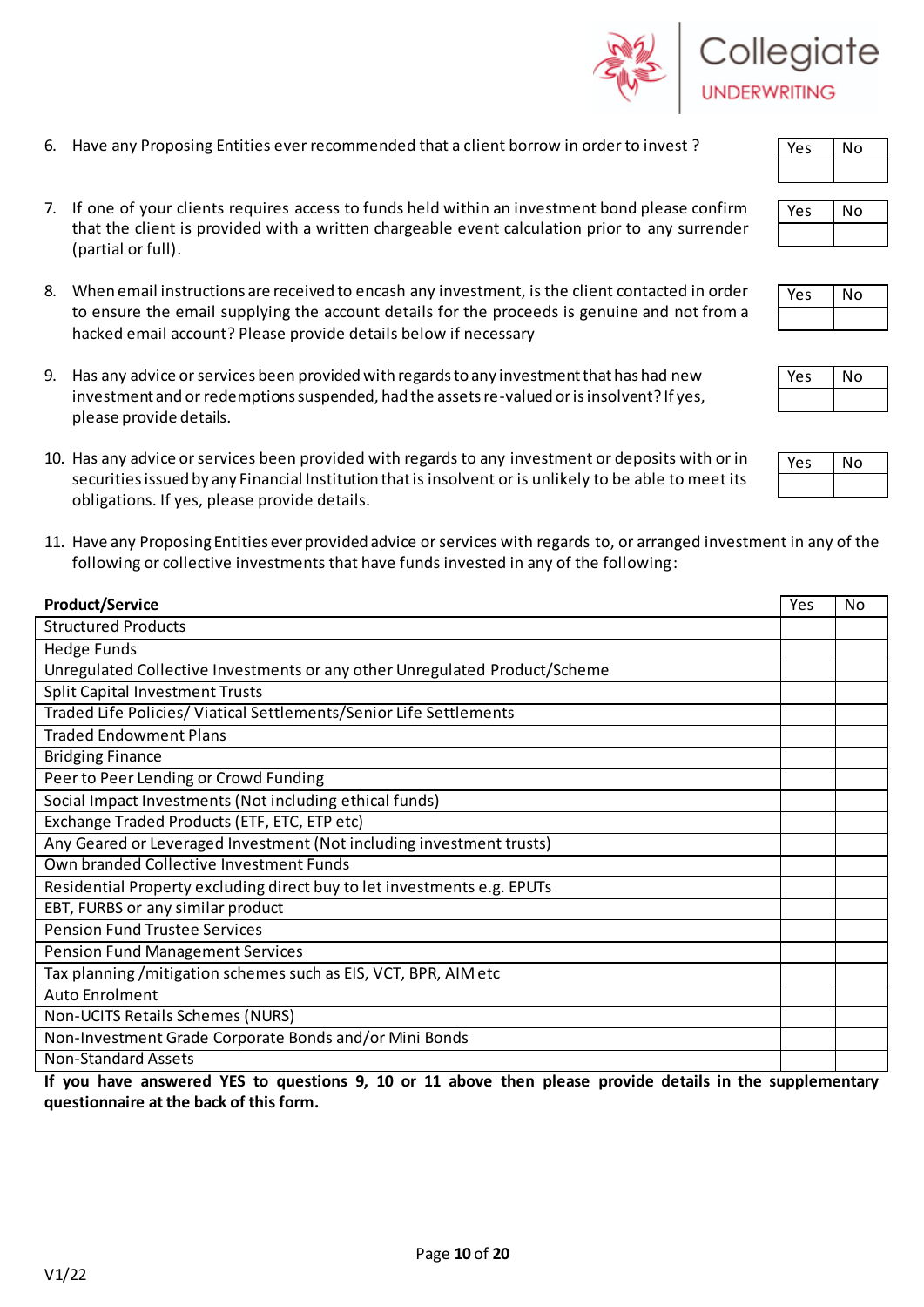

- 12. With regards to any tax planning or mitigation schemes arranged, please confirm;
	- a) That all investors were advised as to the high risk nature of the investment
	- b) That all investors were warned as to the possibility of HMRC challenging the status of the scheme and the implications of the challenge being successful.
	- c) Whether HMRC has indicated that they intend to challenge the tax benefits of any product arranged on behalf of any client.
- 13. Do any Proposing Entities have discretionary management permissions? If yes please request and complete the additional CMS Portfolio Management Questionnaire.
- 14. Trusts

V1/22

- a) When dealing with trusts to you draw your clients attention to the trustee requirements under the Trust Registration Service (TRS)
- b) Do you act as an agent in registering trusts on the TRS?
- c) Do you have authorisation to update the TRS?

What processes do you have in place to ensure matters are kept up to date?

- d) If not acting as an agent, do you expressly confirm this with your client when dealing with trusts?
- 15. Have any Proposing Entities ever arranged or facilitated an investment with a Discretionary Fund Manager (DFM)on behalf of a client?
- 16. Which Discretionary Fund Manager(s) are used and what due diligence is carried out on them?





| A | N <sub>O</sub> |
|---|----------------|
|   |                |

| VES | ٩o |
|-----|----|
|     |    |



| Yes | No |
|-----|----|
|     |    |

| ρç<br>γ | ٩o |
|---------|----|
|         |    |

| 'es | N٥ |
|-----|----|
|     |    |
|     |    |

| Yes | No |
|-----|----|
|     |    |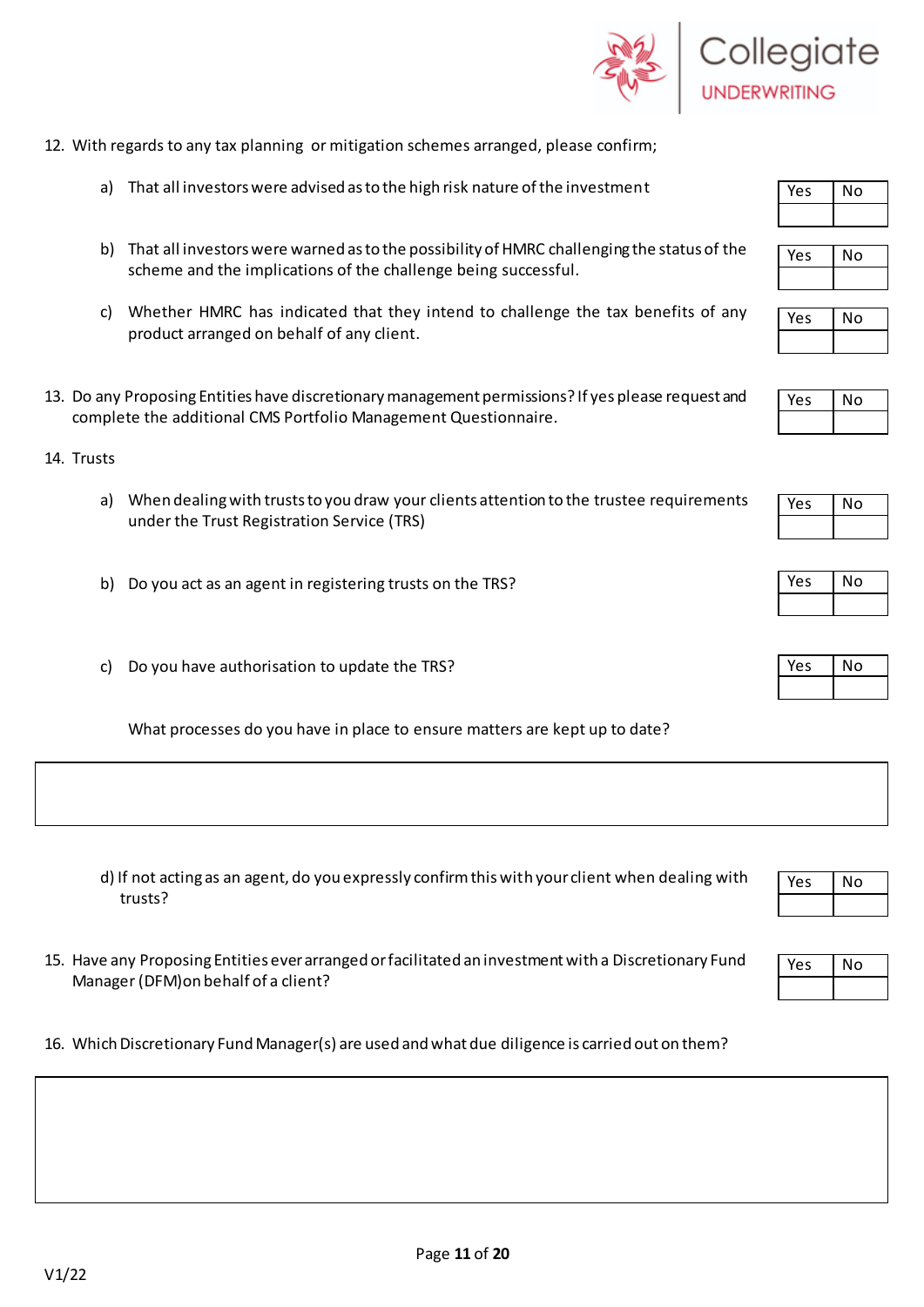

17. Out of the options below, please confirm the basis of the agreement with each Discretionary Fund Manager(s) in place and also confirm that each Client is made aware of this arrangement in writing:

| a) Agent of the Client (where the Client or Investor<br>contracts directly with the Discretionary Fund Manager) |  |
|-----------------------------------------------------------------------------------------------------------------|--|
| b) Agent as the Client (where the Client or Investor is<br>deemed to be the IFA)                                |  |
| c) If "Other" or you are unsure, please provide full details                                                    |  |

18. Do the Proposing Entities ensure that any investment or product recommended by a Discretionary Fund Manager is suitable and in keeping with the clients Attitude to Risk (ATR)?

| $-5$ | NΟ |
|------|----|
|      |    |

19. Do any of the Proposing Entities have a financial interest in any DFM whose services they have recommended to a client? If yes, please provide details below:

- 20. Defined Benefit Occupational Pension Schemes
	- a) i) Have any Proposing Entities provided any advice and or services with regards to transfers or opt outs from any Defined Benefit Occupational Pension Schemes?

ii) Do the Proposing Entities intend to provide advice or services with regards to opt outs or transfers from defined benefit occupational pension schemes in the next 12 months? If so, please provide details

- Yes | No
- b) Please provide the names and details of the experience and qualifications of the individuals authorised to provide Pension Transfer advice.

| Names | Qualifications | Experience |
|-------|----------------|------------|
|       |                |            |
|       |                |            |
|       |                |            |
|       |                |            |
|       |                |            |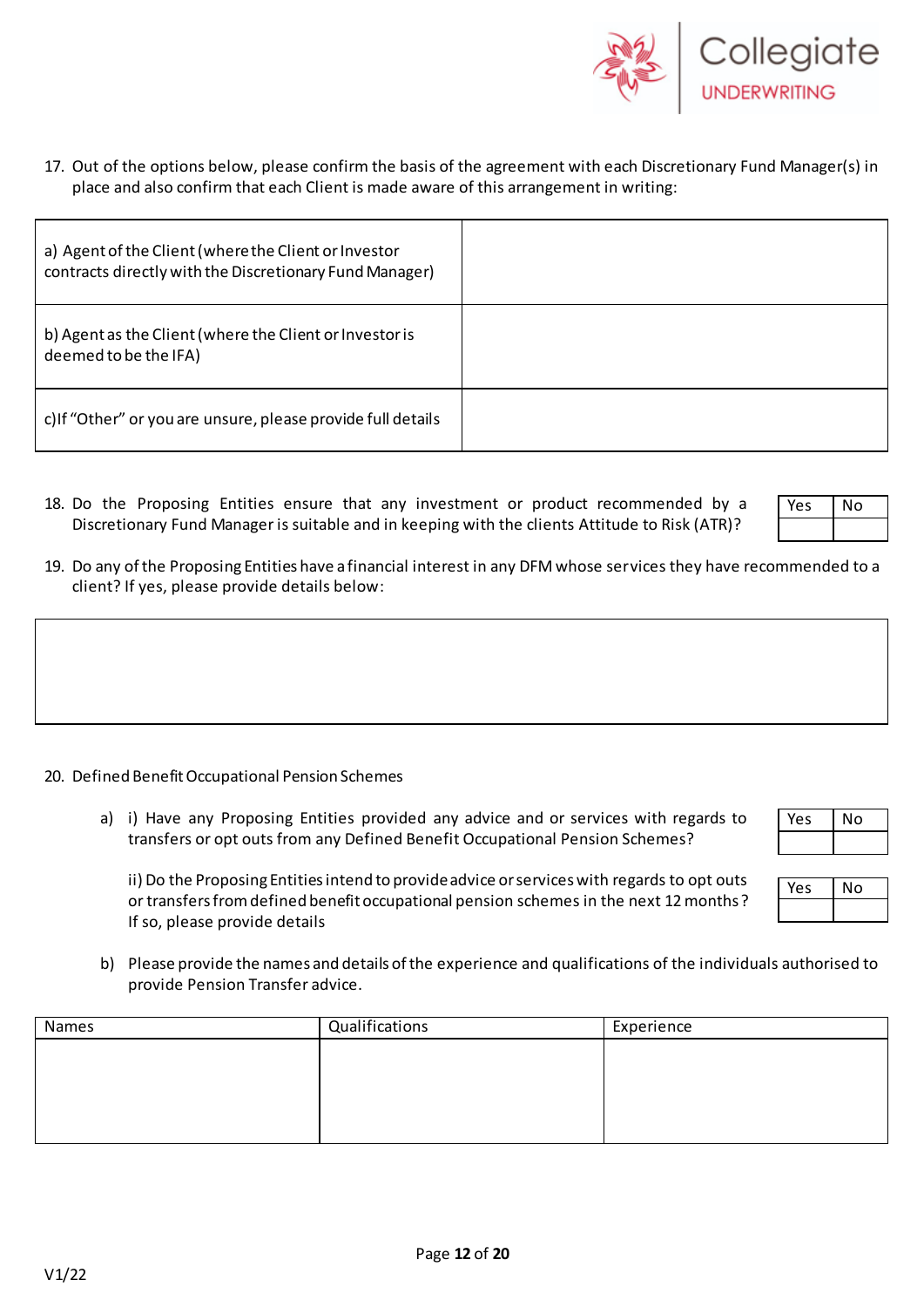

c) i) Please provide the number of transfers from any Defined Benefit Occupational Pension Schemes the Proposing Entities have arranged since June 1994 and provide the average and largest transfer value.

| Number of transfers | Average transfer values | Largest transfer value |
|---------------------|-------------------------|------------------------|
|                     |                         |                        |
|                     |                         |                        |
|                     |                         |                        |

|  | ii) How many of the above transfers have been arranged since 6th April 2015? |  |
|--|------------------------------------------------------------------------------|--|
|--|------------------------------------------------------------------------------|--|

- iii) How many transfers have been arranged for clients under the age of 55?
- iv) How many transfers have been arranged for clients introduced by third parties?

| v) What is the maximum number of transfers that have been arranged from the same |  |
|----------------------------------------------------------------------------------|--|
| Employer scheme?                                                                 |  |

vi) How many clients have been advised against transferring after initial contact but before providing full analysis, report and recommendation?

vii) How many clients have been advised against transferring after receiving full analysis, report and recommendation?

viii)How many transfers were arranged on an insistent client basis?

- d) Do the Proposing Entities refer/introduce clients to Pension Transfer Specialists (PTS) for advice?
- Yes | No
- i) If yes, what due diligence is conducted on any PTS that clients are referred to?

ii) Please name all PTS that clients have been referred orintroduced to: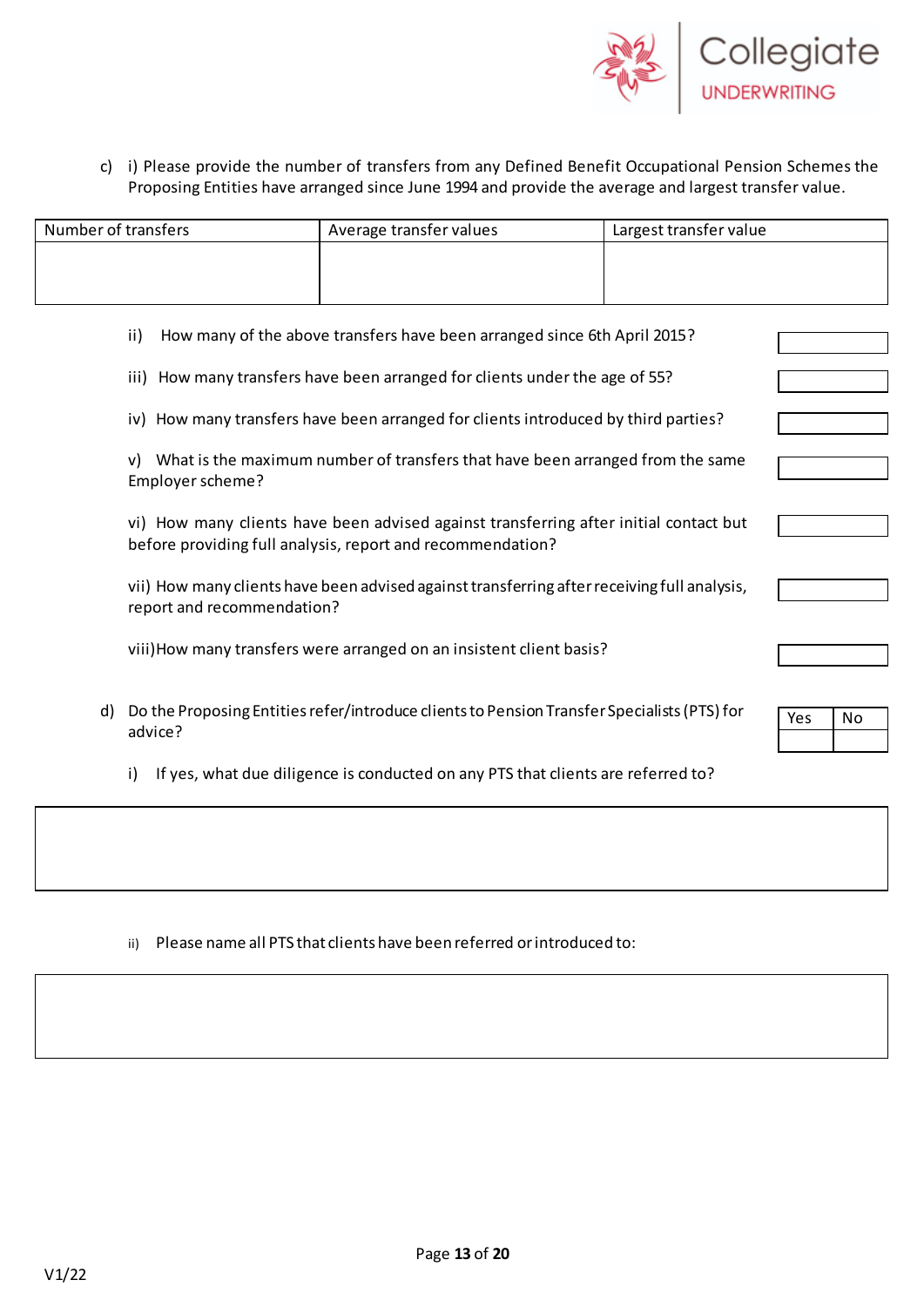

| iii) Do the Proposing Entities have a formal agreement or contract in place to clarify |
|----------------------------------------------------------------------------------------|
| each party's responsibilities/liabilities?                                             |

iv) Please complete the table below:

| Number of clients referred/introduced        |  |
|----------------------------------------------|--|
| Number of clients transferred after referral |  |

- v) Please confirm who is responsible for implementing the investment proposition.
- 21. Please provide the number of transfers to a **QROPS, QNUPS or any similar product** that any of the Proposing Entities has ever arranged and provide the average and largest transfer value.

| Number of transfers | Average transfer value | Largest transfer value |
|---------------------|------------------------|------------------------|
|                     |                        |                        |
|                     |                        |                        |

- 22. Have any QROPS, QNUPS or similar products been arranged for a client that has remained a UK resident after the transfer?
- 23. Have any of the Proposing Entities ever provided any advice or services with regards to any pension busting, liberation or unlocking scheme or any other arrangement that seeks to circumvent HMRC rules?
- 24. Have any of the Proposing Entities advised a client not to take a Guaranteed Annuity Rate (GAR)?
- 25. In all instances where a client has been advised to give up a GAR, please confirm that they have been provided with details of the income available under the GAR.

V1/22



Yes | No

| ρç | ٩O |
|----|----|
|    |    |

| ١¢ | О |
|----|---|
|    |   |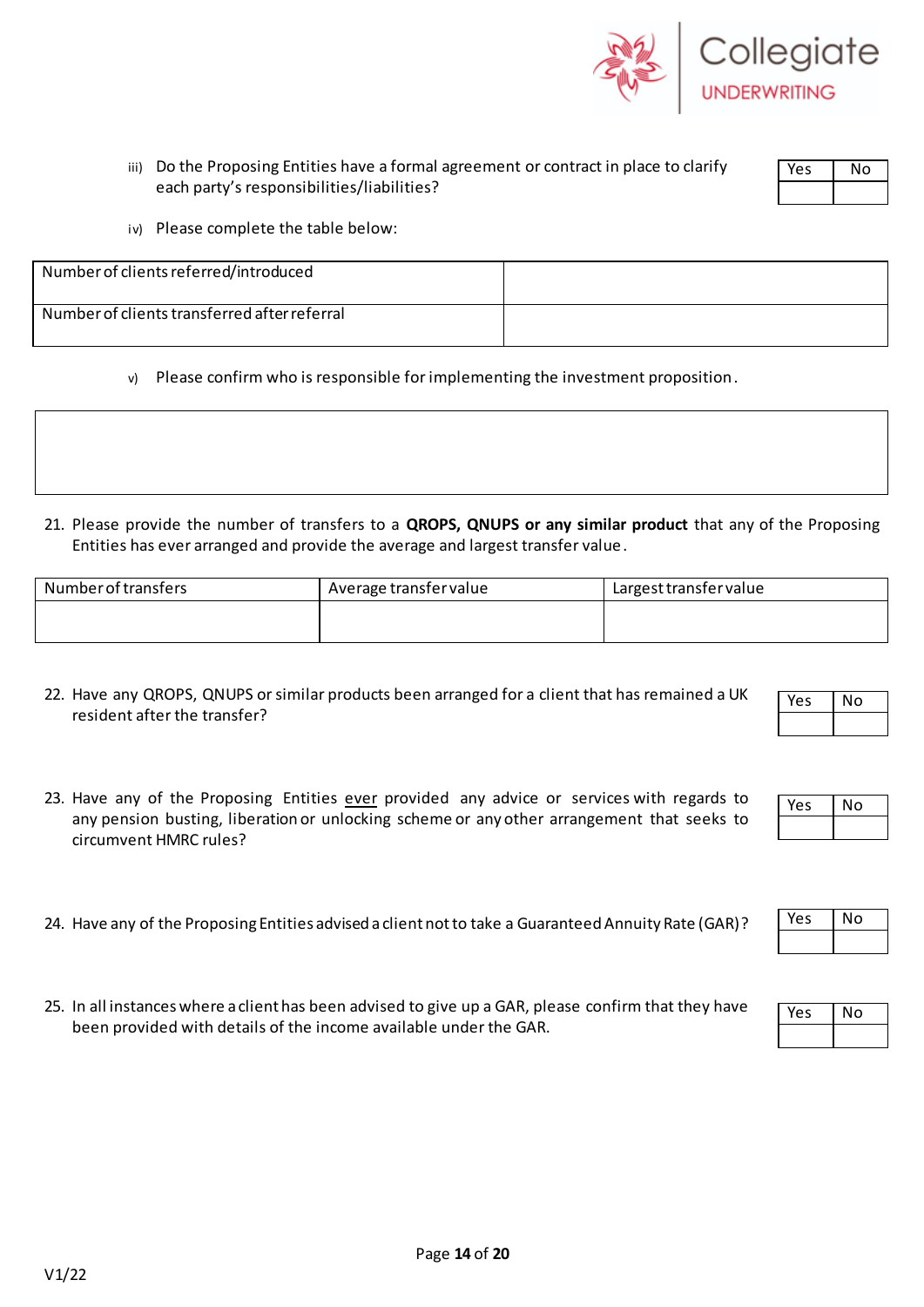

26. Please complete this question if any Proposing Entities have transacted or given advice in respect of Unsecured Pensions- please include Drawdown, Phased Retirement, 3rd Way products or Alternatively Secured Pensions, Flexi-Drawdown. If not, please state 'not applicable'.

|      | Number of cases  | Number of cases  | Number of cases  | Largest original | Number of     |
|------|------------------|------------------|------------------|------------------|---------------|
|      | transacted where | transacted where | transacted where | fund value       | Annuity cases |
|      | original fund    | original fund    | original fund    |                  | transacted    |
|      | value was less   | value was        | value was over   |                  | (excluding    |
|      | than £100,000    | between          | £300,000         |                  | Phased        |
|      |                  | £100,000 and     |                  |                  | Retirement    |
|      |                  | £300,000         |                  |                  | cases)        |
| 2018 |                  |                  |                  |                  |               |
|      |                  |                  |                  |                  |               |
| 2019 |                  |                  |                  |                  |               |
|      |                  |                  |                  |                  |               |
| 2020 |                  |                  |                  |                  |               |
|      |                  |                  |                  |                  |               |
| 2021 |                  |                  |                  |                  |               |
|      |                  |                  |                  |                  |               |
| 2022 |                  |                  |                  |                  |               |
|      |                  |                  |                  |                  |               |

- a) How many of the above cases took greater than 25% of the fund as a lump sum?
- b) Were the taxation implications of taking greater than 25% of the fund as a lump sum discussed with, and illustrated to, all clients ?
- c) Were the ramifications of taking greater than 25% of the fund as a lump sum on income in retirement discussed with and clearly illustrated to all clients?
- d) Were any of these transactions arranged on an "insistent client" basis?
- e) If yes, was the guidance on the FCA factsheet No. 035 "Pension reforms and insistent clients" followed?
- 27. Please provide the number of Pension Switches from Personal Pensions to Self Invested

Personal Pensions (SIPP) in the last 5 years

- a) What percentage of switches have been made to schemes that are more expensive than the ceding scheme or a stakeholder plan?
- b) Please provide the name of the top 3 receiving schemes product provider:

| Provider | Percentages of switches |
|----------|-------------------------|
|          | ℅                       |
|          | %                       |
|          | 0/<br>7٥                |

| Yes | No |
|-----|----|
|     |    |
|     |    |

| Yes | No |
|-----|----|
|     |    |





| Number of switches |  |
|--------------------|--|

%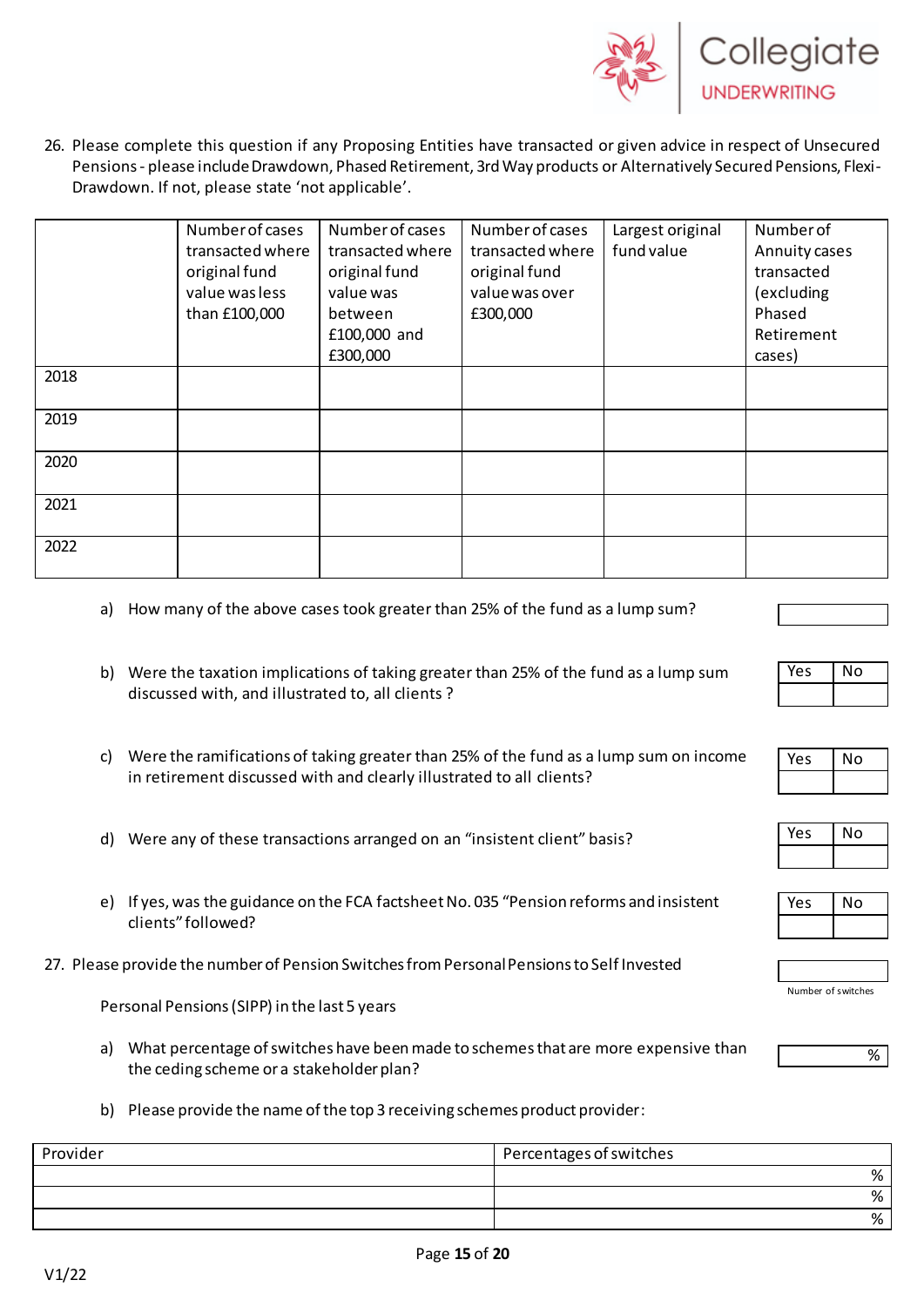- 28. Have any of the Proposing Entities arranged a Self Invested Personal Pension (SIPP) for a client without advising on the suitability of the investments to be held within the SIPP?
- 29. How many SIPPs have been arranged on behalf of clients to purchase commercial property?

 Were all of these SIPPs advised/arranged on behalf of business owners looking to purchase their own business premises?

- 30. Have any Proposing Entities ever advised and/or arranged a switch to a SIPP where the underlying investments are managed by a DFM?
- 31. Have any Proposing Entities ever acted as a SIPP provider?
- 32. Have any of the Proposing Entities arranged a SIPP for the purpose of investing in any product, investment or scheme not regulated by the FCA or any predecessor?
- 33. Have any Proposing Entities ever advised/arranged a SIPP on behalf of any client referred to you by an unregulated introducer?

#### **If the answer is Yes to 28, 30, 31 or 32 please provide details below**

V1/22

| 82 J | Collegiate          |
|------|---------------------|
|      | <b>UNDERWRITING</b> |



| Yes | No |
|-----|----|
|     |    |

| eς | No |  |  |
|----|----|--|--|
|    |    |  |  |

| 'es | ٧о |
|-----|----|
|     |    |

| n |  |  |
|---|--|--|
|   |  |  |

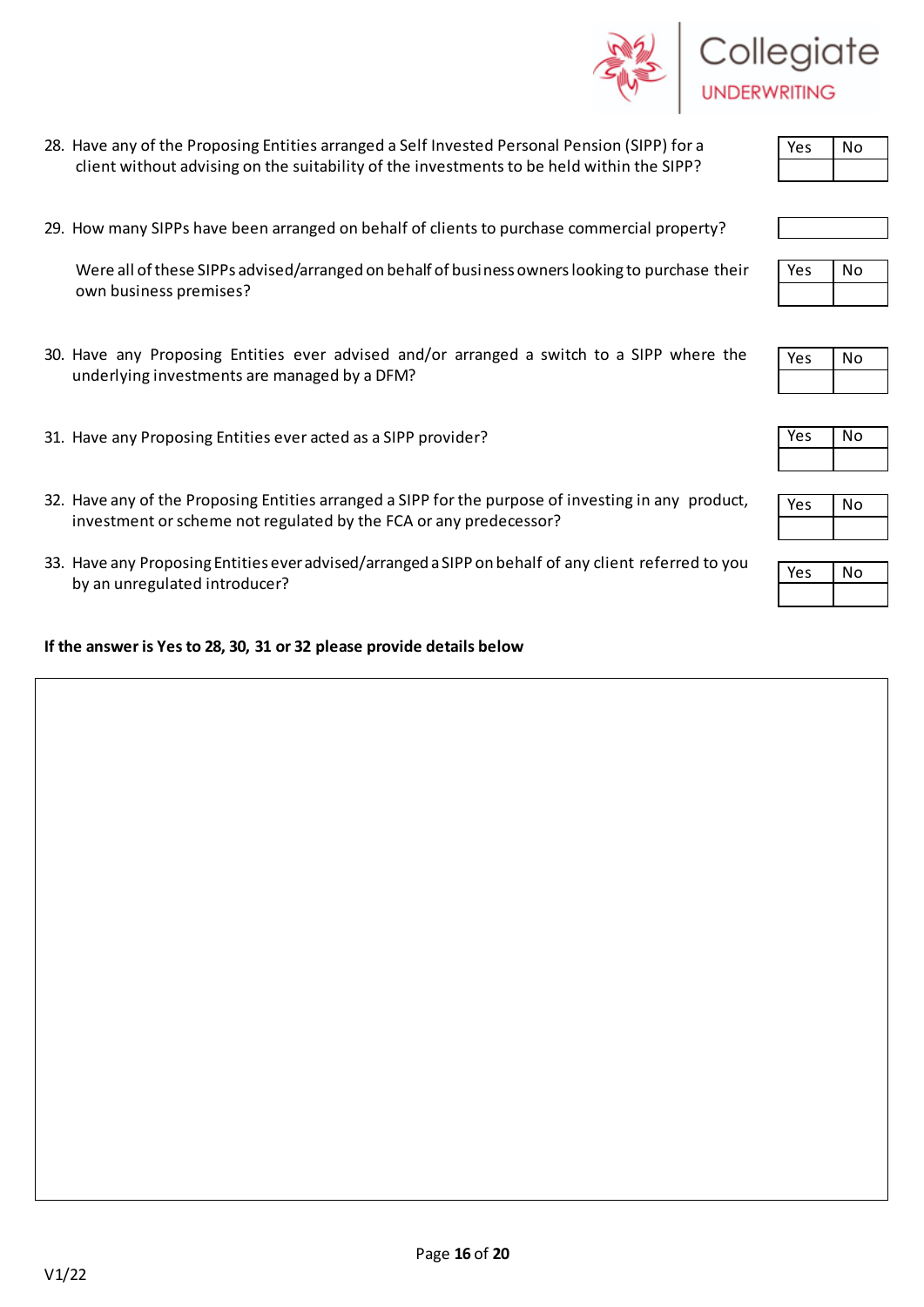

#### **SECTION F – Mortgages and General Insurance**

1) Have any Proposing Entities ever provided advice or services with regards to any of the following or collective investments that have funds in the following:

|                                                                      | Yes | No |
|----------------------------------------------------------------------|-----|----|
| <b>Full Status Residential Mortgage</b>                              |     |    |
| Sub-Prime Residential Mortgages                                      |     |    |
| Self-Certification Residential Mortgages                             |     |    |
| <b>Buy to Let Mortgages</b>                                          |     |    |
| <b>Commercial Mortgages</b>                                          |     |    |
| Second Charge Mortgages/Secured Loans                                |     |    |
| <b>Unsecured Loans</b>                                               |     |    |
| <b>Bridging Loans</b>                                                |     |    |
| *Equity Release/Home Reversion/Lifetime Mortgages/Sale and Rent Back |     |    |
| <b>Retirement Interest Only Mortgages</b>                            |     |    |
| Mortgage Packaging                                                   |     |    |
| Non-Investment Life/Protection (including CI and PHI)                |     |    |
| Private Medical Insurance                                            |     |    |
| <b>Buildings and Contents Insurance</b>                              |     |    |
| Landlords Insurance                                                  |     |    |
| ASU/ASR                                                              |     |    |
| PPI                                                                  |     |    |
| Other (if yes please provide details below)                          |     |    |
|                                                                      |     |    |
|                                                                      |     |    |
|                                                                      |     |    |

#### **\*Please complete the Equity Release Questionnaire**

2) Have any of the Proposing Entities for which cover is required ever advised on commercial insurance?

| Yes. | No |  |
|------|----|--|
|      |    |  |

#### **Declaration**

I/we declare that I/we have made a fair presentation of the risk, by disclosing all material matters which I/we know or oughtto know or, failing that, by giving the Insurer sufficient information to put a prudent Insurer on notice that it needs to make further enquiries in order to reveal material circumstances

| <b>Signature of Director/Partner/Principal</b> |  |
|------------------------------------------------|--|
| <b>Name</b>                                    |  |
| Date                                           |  |



How to sign electronically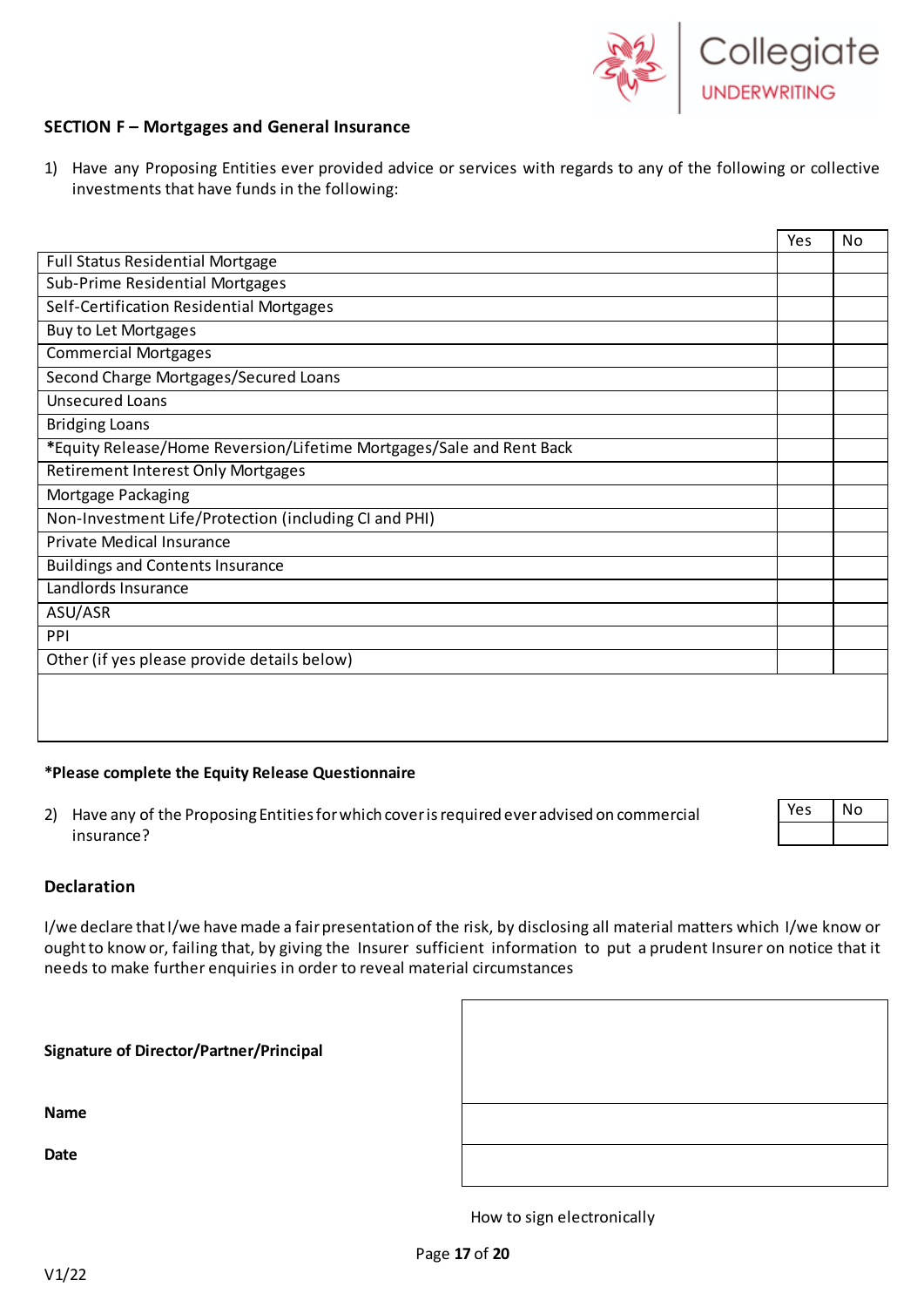

## **Additional Information**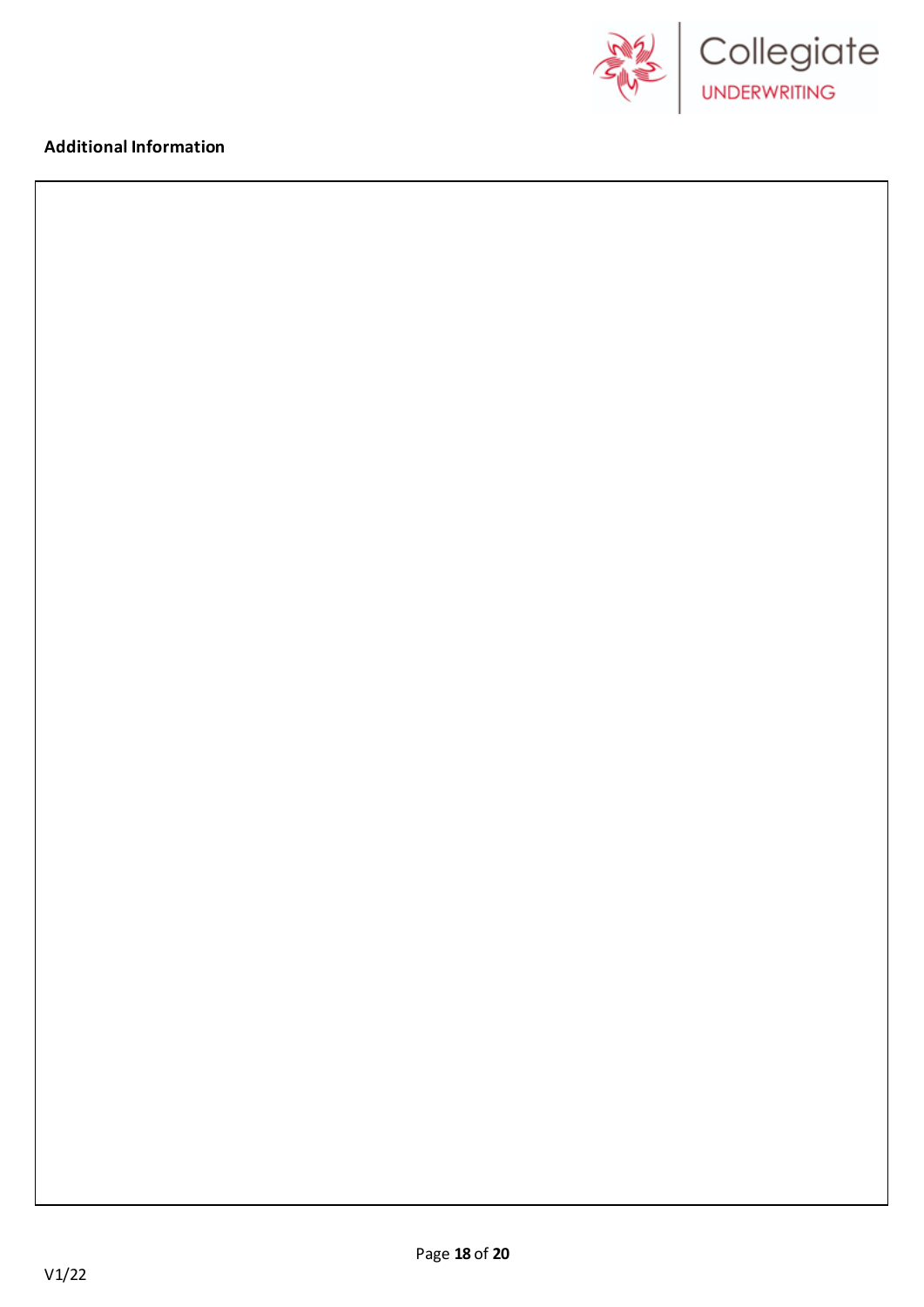

# **If you have answered YES to questions 9, 10 or 11 in Section E above then please provide details in table below:**

| Name of<br>investor | Date of<br>investment | Value of<br>client's    | Product | Original<br>investment | Current value | Date of<br>valuation |
|---------------------|-----------------------|-------------------------|---------|------------------------|---------------|----------------------|
|                     |                       | investment<br>portfolio |         | value                  |               |                      |
|                     |                       |                         |         |                        |               |                      |
|                     |                       |                         |         |                        |               |                      |
|                     |                       |                         |         |                        |               |                      |
|                     |                       |                         |         |                        |               |                      |
|                     |                       |                         |         |                        |               |                      |
|                     |                       |                         |         |                        |               |                      |
|                     |                       |                         |         |                        |               |                      |
|                     |                       |                         |         |                        |               |                      |
|                     |                       |                         |         |                        |               |                      |
|                     |                       |                         |         |                        |               |                      |
|                     |                       |                         |         |                        |               |                      |
|                     |                       |                         |         |                        |               |                      |
|                     |                       |                         |         |                        |               |                      |

**This information may be submitted as a spreadsheet**